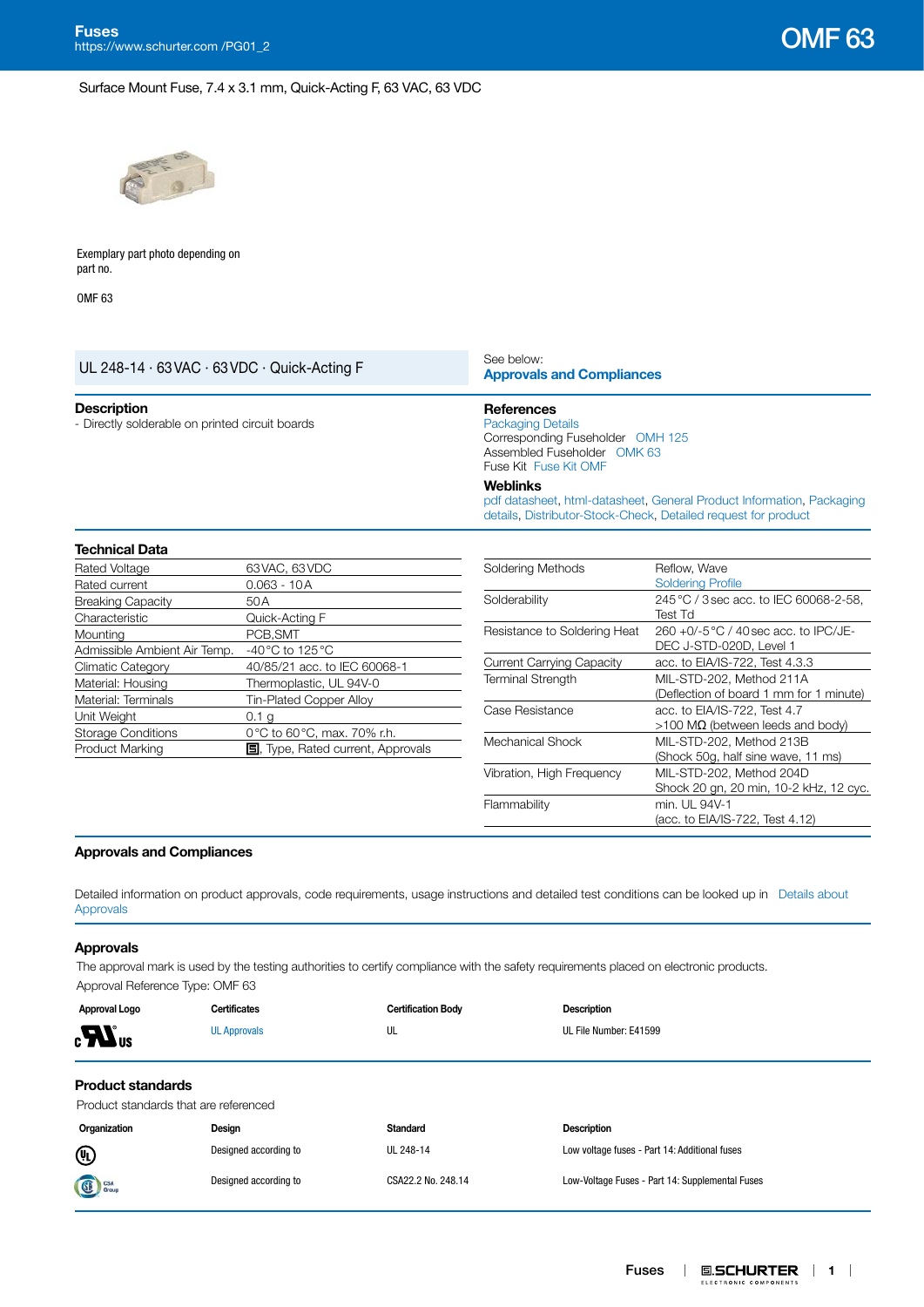# **Application standards**

Application standards where the product can be used

| Organization       | Design                         | Standard     | <b>Description</b>                                                                                |
|--------------------|--------------------------------|--------------|---------------------------------------------------------------------------------------------------|
| <b>IEC</b>         | Designed for applications acc. | IEC/UL 60950 | IEC 60950-1 includes the basic requirements for the safety of information<br>technologyequipment. |
| <b>Compliances</b> |                                |              |                                                                                                   |

The product complies with following Guide Lines

| Identification | <b>Details</b>               | Initiator          | <b>Description</b>                                                                                                                                                                                          |  |  |  |  |
|----------------|------------------------------|--------------------|-------------------------------------------------------------------------------------------------------------------------------------------------------------------------------------------------------------|--|--|--|--|
| CE             | CE declaration of conformity | <b>SCHURTER AG</b> | The CE marking declares that the product complies with the applicable<br>requirements laid down in the harmonisation of Community legislation on<br>its affixing in accordance with EU Regulation 765/2008. |  |  |  |  |
| RoHS           | <b>RoHS</b>                  | <b>SCHURTER AG</b> | EU Directive RoHS 2011/65/EU                                                                                                                                                                                |  |  |  |  |
| $\bigcirc$     | <b>China RoHS</b>            | <b>SCHURTER AG</b> | The law SJ / T 11363-2006 (China RoHS) has been in force since 1 March<br>2007. It is similar to the EU directive RoHS.                                                                                     |  |  |  |  |
| <b>REACH</b>   | <b>REACH</b>                 | <b>SCHURTER AG</b> | On 1 June 2007, Regulation (EC) No 1907/2006 on the Registration,<br>Evaluation, Authorization and Restriction of Chemicals 1 (abbreviated as<br>"REACH") entered into force.                               |  |  |  |  |

**Dimension [mm]**  $\qquad \qquad \qquad$  7.4 mm





Soldering pads

| <b>Pre-Arcing Time</b>  |                |                 |                 |  |  |  |
|-------------------------|----------------|-----------------|-----------------|--|--|--|
| <b>Rated Current In</b> | $1.0x$ In min. | $2.0 x$ In max. | 4.0 x ln max.   |  |  |  |
| $0.063A - 5A$           | 4 h            | 1 <sub>s</sub>  | $10 \text{ ms}$ |  |  |  |
| $6.3A - 8A$             | 4 h            | 5s              | $50 \text{ ms}$ |  |  |  |
| 10 A                    | 4 h            | 20 <sub>s</sub> | $60 \text{ ms}$ |  |  |  |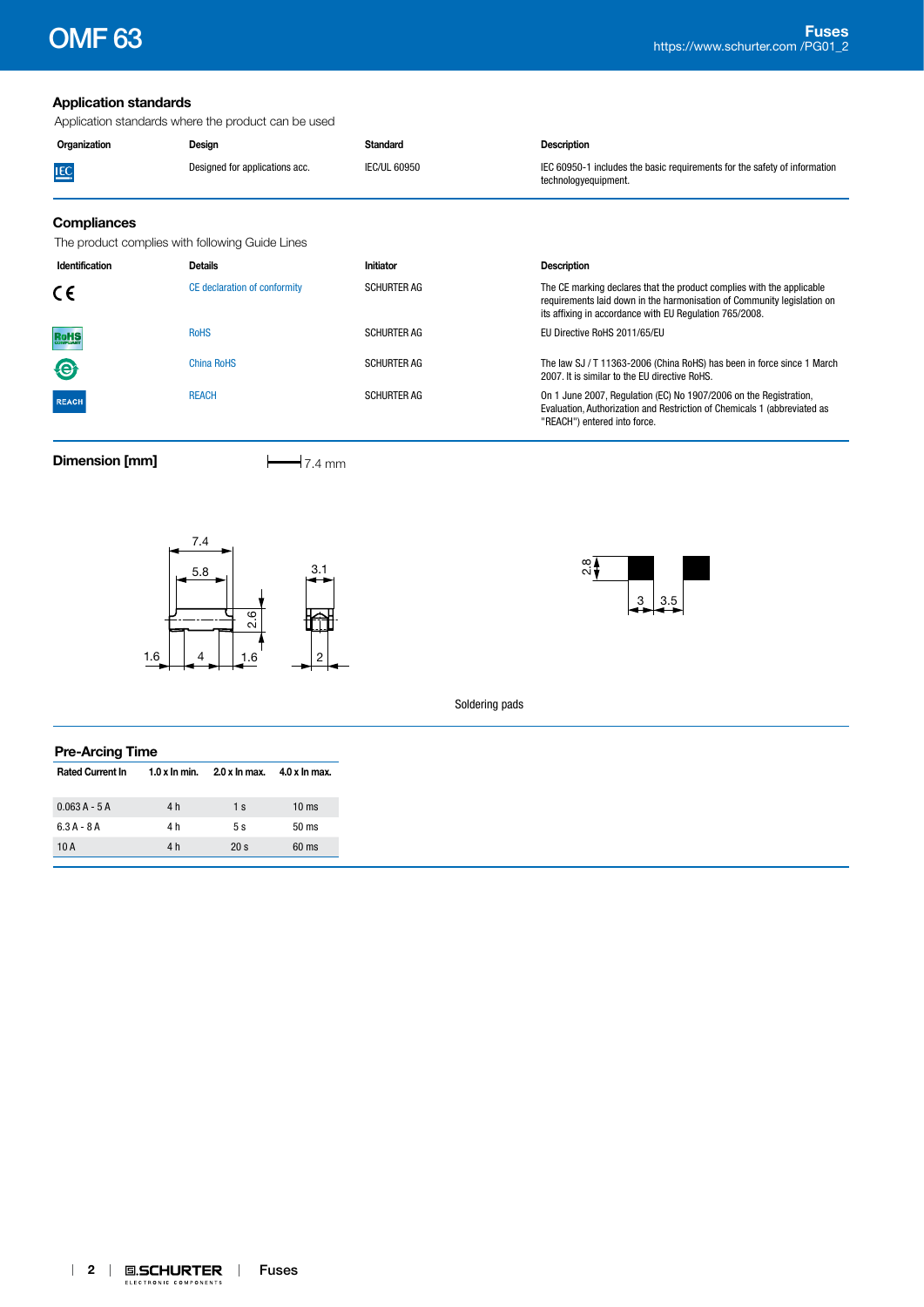### **Time-Current-Curves**



Multiple of Rated Current In

## **All Variants**

| Rated Cur-<br>rent [A] | <b>Rated Vol-</b><br>tage [VAC] | <b>Rated Vol-</b><br>tage [VDC] | <b>Breaking</b><br>Capacity | <b>Voltage Drop</b><br>1.0 In typ.<br>[mV] | <b>Power Dissi-</b><br>pation 1.0 l <sub>n</sub><br>typ. [mW] | Melting I <sup>2</sup> t 4.0<br>In typ. $[A^2s]$ $_{c}\mathbf{W}_{us}$ | <b>Order Number</b> |
|------------------------|---------------------------------|---------------------------------|-----------------------------|--------------------------------------------|---------------------------------------------------------------|------------------------------------------------------------------------|---------------------|
| 0.063                  | 63                              | 63                              | 1)                          | 2550                                       | 160                                                           | 0.00011<br>$\bullet$                                                   | 3402.0003.11        |
| 0.063                  | 63                              | 63                              | 1)                          | 2550                                       | 160                                                           | 0.00011                                                                | 3402.0003.22        |
| 0.063                  | 63                              | 63                              | 1)                          | 2550                                       | 160                                                           | 0.00011<br>$\bullet$                                                   | 3402.0003.24        |
| 0.1                    | 63                              | 63                              | 1)                          | 1770                                       | 180                                                           | 0.00067<br>٠                                                           | 3402.0004.11        |
| 0.1                    | 63                              | 63                              | 1)                          | 1770                                       | 180                                                           | 0.00067<br>$\bullet$                                                   | 3402.0004.22        |
| 0.1                    | 63                              | 63                              | 1)                          | 1770                                       | 180                                                           | 0.00067                                                                | 3402.0004.24        |
| 0.125                  | 63                              | 63                              | 1)                          | 1770                                       | 220                                                           | 0.0011<br>$\bullet$                                                    | 3402.0049.11        |
| 0.125                  | 63                              | 63                              | 1)                          | 1770                                       | 220                                                           | 0.0011<br>٠                                                            | 3402.0049.22        |
| 0.125                  | 63                              | 63                              | 1)                          | 1770                                       | 220                                                           | 0.0011<br>$\bullet$                                                    | 3402.0049.24        |
| 0.16                   | 63                              | 63                              | 1)                          | 1770                                       | 270                                                           | 0.0018<br>٠                                                            | 3402.0005.11        |
| 0.16                   | 63                              | 63                              | 1)                          | 1770                                       | 270                                                           | 0.0018<br>$\bullet$                                                    | 3402.0005.22        |
| 0.16                   | 63                              | 63                              | 1)                          | 1770                                       | 270                                                           | 0.0018<br>٠                                                            | 3402.0005.24        |
| 0.25                   | 63                              | 63                              | 1)                          | 990                                        | 250                                                           | 0.0058<br>$\bullet$                                                    | 3402.0006.11        |
| 0.25                   | 63                              | 63                              | 1)                          | 990                                        | 250                                                           | 0.0058<br>$\bullet$                                                    | 3402.0006.22        |
| 0.25                   | 63                              | 63                              | 1)                          | 990                                        | 250                                                           | 0.0058<br>$\bullet$                                                    | 3402.0006.24        |
| 0.35                   | 63                              | 63                              | 1)                          | 990                                        | 350                                                           | 0.0076<br>$\bullet$                                                    | 3402.0043.11        |
| 0.35                   | 63                              | 63                              | 1)                          | 990                                        | 350                                                           | 0.0076<br>$\bullet$                                                    | 3402.0043.22        |
| 0.35                   | 63                              | 63                              | 1)                          | 990                                        | 350                                                           | 0.0076<br>٠                                                            | 3402.0043.24        |
| 0.375                  | 63                              | 63                              | 1)                          | 990                                        | 370                                                           | 0.013<br>$\bullet$                                                     | 3402.0044.11        |
| 0.375                  | 63                              | 63                              | 1)                          | 990                                        | 370                                                           | 0.013<br>$\bullet$                                                     | 3402.0044.22        |
| 0.375                  | 63                              | 63                              | 1)                          | 990                                        | 370                                                           | 0.013<br>$\bullet$                                                     | 3402.0044.24        |
| 0.4                    | 63                              | 63                              | 1)                          | 960                                        | 380                                                           | 0.016<br>$\bullet$                                                     | 3402.0007.11        |
| 0.4                    | 63                              | 63                              | 1)                          | 960                                        | 380                                                           | 0.016<br>$\bullet$                                                     | 3402.0007.22        |
| 0.4                    | 63                              | 63                              | 1)                          | 960                                        | 380                                                           | 0.016<br>٠                                                             | 3402.0007.24        |
| 0.5                    | 63                              | 63                              | 1)                          | 350                                        | 180                                                           | 0.01<br>$\bullet$                                                      | 3402.0045.11        |
| 0.5                    | 63                              | 63                              | 1)                          | 350                                        | 180                                                           | 0.01<br>٠                                                              | 3402.0045.22        |
| 0.5                    | 63                              | 63                              | 1)                          | 350                                        | 180                                                           | 0.01<br>$\bullet$                                                      | 3402.0045.24        |
| 0.63                   | 63                              | 63                              | 1)                          | 290                                        | 180                                                           | 0.02<br>$\bullet$                                                      | 3402.0008.11        |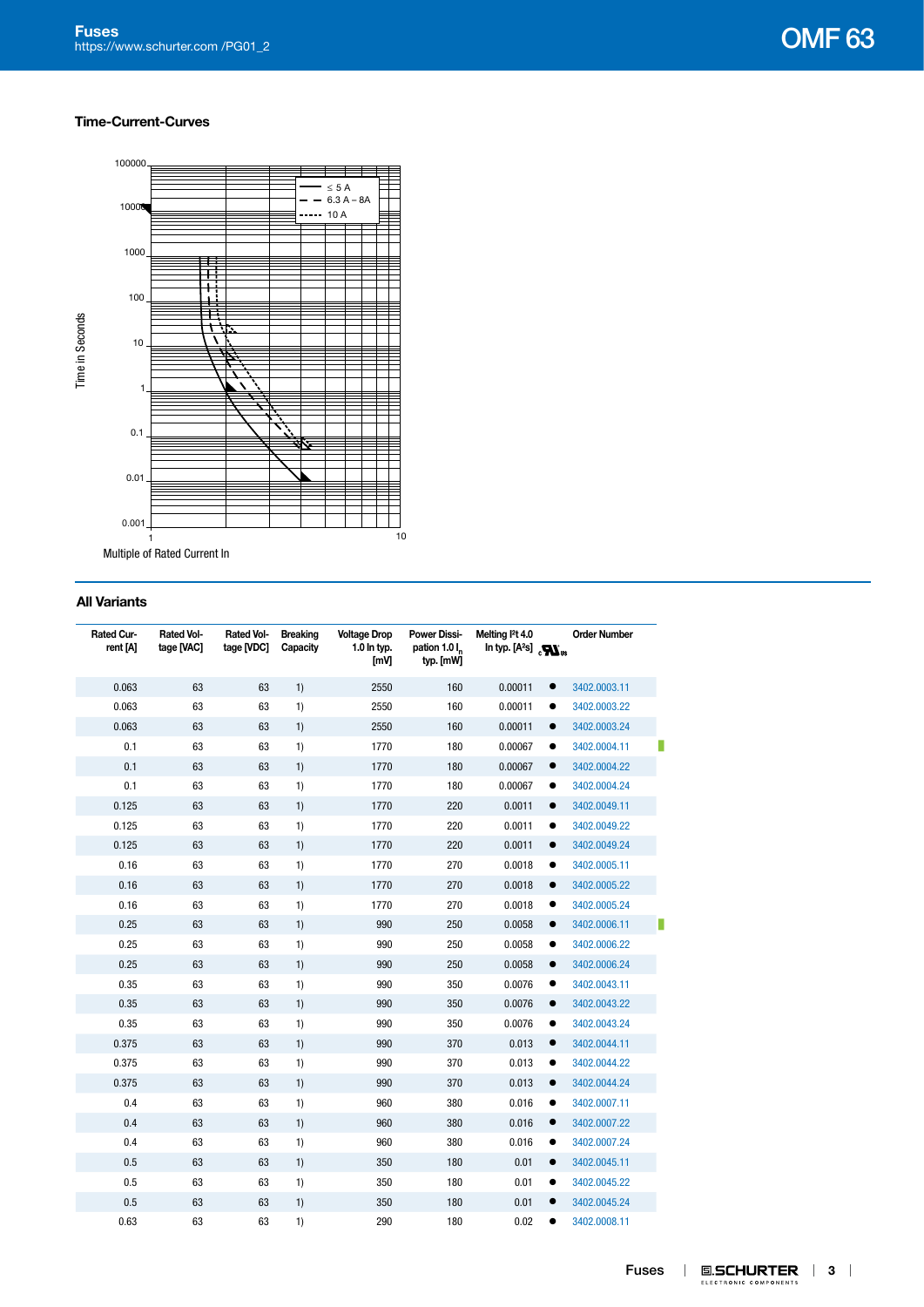| Rated Cur-<br>rent [A]  | <b>Rated Vol-</b><br>tage [VAC] | <b>Rated Vol-</b><br>tage [VDC] | <b>Breaking</b><br>Capacity | <b>Voltage Drop</b><br>1.0 In typ.<br>[mV] | <b>Power Dissi-</b><br>pation 1.0 l <sub>n</sub><br>typ. [mW] | Melting I <sup>2</sup> t 4.0<br>In typ. $[A^2s]$ $_{c}\mathbf{W}_{us}$ |           | <b>Order Number</b> |
|-------------------------|---------------------------------|---------------------------------|-----------------------------|--------------------------------------------|---------------------------------------------------------------|------------------------------------------------------------------------|-----------|---------------------|
| 0.63                    | 63                              | 63                              | 1)                          | 290                                        | 180                                                           | 0.02                                                                   | $\bullet$ | 3402.0008.22        |
| 0.63                    | 63                              | 63                              | 1)                          | 290                                        | 180                                                           | 0.02                                                                   | ٠         | 3402.0008.24        |
| 0.75                    | 63                              | 63                              | 1)                          | 260                                        | 200                                                           | 0.031                                                                  | $\bullet$ | 3402.0046.11        |
| 0.75                    | 63                              | 63                              | 1)                          | 260                                        | 200                                                           | 0.031                                                                  | ٠         | 3402.0046.22        |
| 0.75                    | 63                              | 63                              | 1)                          | 260                                        | 200                                                           | 0.031                                                                  | $\bullet$ | 3402.0046.24        |
| $\mathbf{1}$            | 63                              | 63                              | 1)                          | 220                                        | 220                                                           | 0.078                                                                  |           | 3402.0009.11        |
| $\mathbf{1}$            | 63                              | 63                              | 1)                          | 220                                        | 220                                                           | 0.078                                                                  | $\bullet$ | 3402.0009.22        |
| $\mathbf{1}$            | 63                              | 63                              | 1)                          | 220                                        | 220                                                           | 0.078                                                                  | ٠         | 3402.0009.24        |
| 1.25                    | 63                              | 63                              | 1)                          | 220                                        | 280                                                           | 0.14                                                                   | $\bullet$ | 3402.0010.11        |
| 1.25                    | 63                              | 63                              | 1)                          | 220                                        | 280                                                           | 0.14                                                                   | ٠         | 3402.0010.22        |
| 1.25                    | 63                              | 63                              | 1)                          | 220                                        | 280                                                           | 0.14                                                                   | $\bullet$ | 3402.0010.24        |
| 1.5                     | 63                              | 63                              | 1)                          | 200                                        | 300                                                           | 0.24                                                                   | $\bullet$ | 3402.0047.11        |
| 1.5                     | 63                              | 63                              | 1)                          | 200                                        | 300                                                           | 0.24                                                                   | $\bullet$ | 3402.0047.22        |
| 1.5                     | 63                              | 63                              | 1)                          | 200                                        | 300                                                           | 0.24                                                                   | ٠         | 3402.0047.24        |
| 1.6                     | 63                              | 63                              | 1)                          | 200                                        | 320                                                           | 0.27                                                                   | $\bullet$ | 3402.0011.11        |
| 1.6                     | 63                              | 63                              | 1)                          | 200                                        | 320                                                           | 0.27                                                                   | ٠         | 3402.0011.22        |
| 1.6                     | 63                              | 63                              | 1)                          | 200                                        | 320                                                           | 0.27                                                                   | $\bullet$ | 3402.0011.24        |
| $\overline{\mathbf{c}}$ | 63                              | 63                              | 1)                          | 200                                        | 400                                                           | 0.44                                                                   |           | 3402.0012.11        |
| $\overline{c}$          | 63                              | 63                              | 1)                          | 200                                        | 400                                                           | 0.44                                                                   | $\bullet$ | 3402.0012.22        |
| $\overline{c}$          | 63                              | 63                              | 1)                          | 200                                        | 400                                                           | 0.44                                                                   |           | 3402.0012.24        |
| 2.5                     | 63                              | 63                              | 1)                          | 190                                        | 480                                                           | 0.97                                                                   | $\bullet$ | 3402.0013.11        |
| 2.5                     | 63                              | 63                              | 1)                          | 190                                        | 480                                                           | 0.97                                                                   |           | 3402.0013.22        |
| 2.5                     | 63                              | 63                              | 1)                          | 190                                        | 480                                                           | 0.97                                                                   | $\bullet$ | 3402.0013.24        |
| 3                       | 63                              | 63                              | 1)                          | 190                                        | 570                                                           | 1.3                                                                    | ٠         | 3402.0014.11        |
| 3                       | 63                              | 63                              | 1)                          | 190                                        | 570                                                           | 1.3                                                                    | $\bullet$ | 3402.0014.22        |
| 3                       | 63                              | 63                              | 1)                          | 190                                        | 570                                                           | 1.3                                                                    |           | 3402.0014.24        |
| 3.15                    | 63                              | 63                              | 1)                          | 190                                        | 600                                                           | 1.2                                                                    | $\bullet$ | 3402.0048.11        |
| 3.15                    | 63                              | 63                              | 1)                          | 190                                        | 600                                                           | 1.2                                                                    | ٠         | 3402.0048.22        |
| 3.15                    | 63                              | 63                              | 1)                          | 190                                        | 600                                                           | 1.2                                                                    | $\bullet$ | 3402.0048.24        |
| 3.5                     | 63                              | 63                              | 1)                          | 140                                        | 490                                                           | 1.6                                                                    |           | 3402.0015.11        |
| 3.5                     | 63                              | 63                              | 1)                          | 140                                        | 490                                                           | 1.6                                                                    | $\bullet$ | 3402.0015.22        |
| 3.5                     | 63                              | 63                              | 1)                          | 140                                        | 490                                                           | 1.6                                                                    |           | 3402.0015.24        |
| 4                       | 63                              | 63                              | 1)                          | 140                                        | 560                                                           | 2.1                                                                    |           | 3402.0016.11        |
| 4                       | 63                              | 63                              | 1)                          | 140                                        | 560                                                           | 2.1                                                                    |           | 3402.0016.22        |
| 4                       | 63                              | 63                              | 1)                          | 140                                        | 560                                                           | 2.1                                                                    |           | 3402.0016.24        |
| $\,$ 5 $\,$             | 63                              | 63                              | 1)                          | 140                                        | 700                                                           | 2.9                                                                    |           | 3402.0017.11        |
| 5                       | 63                              | 63                              | 1)                          | 140                                        | 700                                                           | 2.9                                                                    | $\bullet$ | 3402.0017.22        |
| 5                       | 63                              | 63                              | 1)                          | 140                                        | 700                                                           | 2.9                                                                    |           | 3402.0017.24        |
| 6.3                     | 63                              | 63                              | 1)                          | 110                                        | 690                                                           | 14                                                                     | $\bullet$ | 3402.0018.11        |
| 6.3                     | 63                              | 63                              | 1)                          | 110                                        | 690                                                           | 14                                                                     |           | 3402.0018.22        |
| 6.3                     | 63                              | 63                              | 1)                          | 110                                        | 690                                                           | 14                                                                     | $\bullet$ | 3402.0018.24        |
| $\overline{7}$          | 63                              | 63                              | 1)                          | 105                                        | 740                                                           | 16                                                                     |           | 3402.0019.11        |
| $\boldsymbol{7}$        | 63                              | 63                              | 1)                          | 105                                        | 740                                                           | $16$                                                                   |           | 3402.0019.22        |
| 7                       | 63                              | 63                              | 1)                          | 105                                        | 740                                                           | 16                                                                     |           | 3402.0019.24        |
| $\bf 8$                 | 63                              | 63                              | 1)                          | 100                                        | 800                                                           | 20                                                                     | $\bullet$ | 3402.0020.11        |
| 8                       | 63                              | 63                              | 1)                          | 100                                        | 800                                                           | 20                                                                     |           | 3402.0020.22        |
| $\bf 8$                 | 63                              | 63                              | 1)                          | 100                                        | 800                                                           | 20                                                                     | $\bullet$ | 3402.0020.24        |
| 10                      | 63                              | 63                              | 1)                          | 80                                         | 800                                                           | 54                                                                     |           | 3402.0040.11        |
| $10$                    | 63                              | 63                              | 1)                          | 80                                         | 800                                                           | 54                                                                     | $\bullet$ | 3402.0040.22        |
| 10                      | 63                              | 63                              | 1)                          | 80                                         | 800                                                           | 54                                                                     |           | 3402.0040.24        |

**Most Popular.** 

Availability for all products can be searched real-time[:https://www.schurter.com/en/Stock-Check/Stock-Check-SCHURTER](https://www.schurter.com/en/Stock-Check/Stock-Check-SCHURTER)

1) 50 A @ 63 VAC/DC